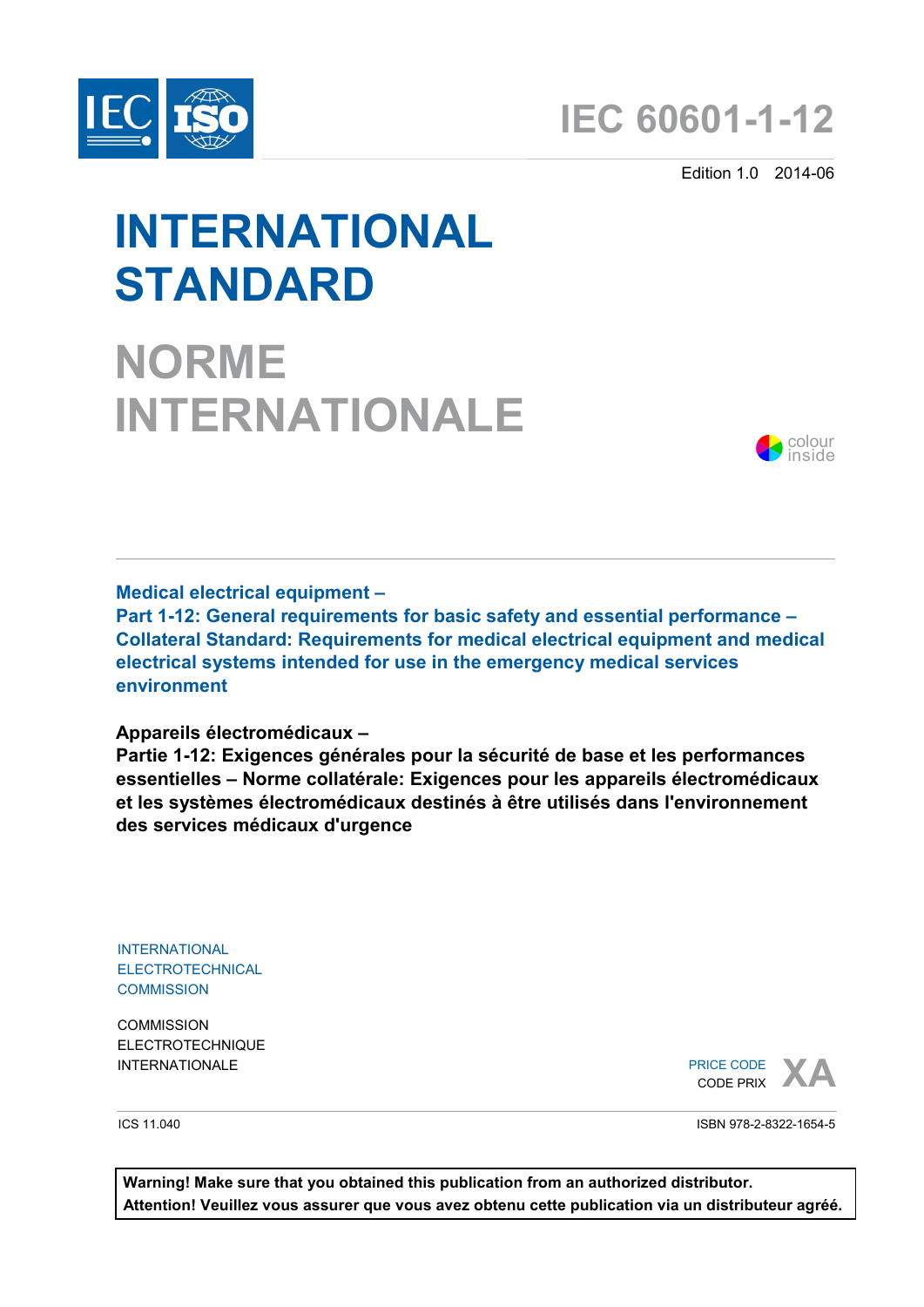# **CONTENTS**

| 1  |                                                                                                                                            |  |
|----|--------------------------------------------------------------------------------------------------------------------------------------------|--|
|    | 1.1                                                                                                                                        |  |
|    | 1.2                                                                                                                                        |  |
|    | 1.3                                                                                                                                        |  |
|    | 1.3.1                                                                                                                                      |  |
|    | 1.3.2                                                                                                                                      |  |
| 2  |                                                                                                                                            |  |
| 3  |                                                                                                                                            |  |
| 4  |                                                                                                                                            |  |
|    | * Additional requirements for SUPPLY MAINS for ME EQUIPMENT and ME SYSTEMS  11<br>4.1                                                      |  |
|    | 4.2                                                                                                                                        |  |
|    | * Environmental conditions of transport and storage between uses 12<br>4.2.1                                                               |  |
|    | 4.2.2                                                                                                                                      |  |
| 5  |                                                                                                                                            |  |
| 6  |                                                                                                                                            |  |
|    | 6.1                                                                                                                                        |  |
|    | 6.2                                                                                                                                        |  |
|    | 6.3                                                                                                                                        |  |
|    | 6.3.1                                                                                                                                      |  |
|    | 6.3.2<br>* Additional requirements for an electrical power source  17                                                                      |  |
|    | 6.3.3<br>Additional requirements for ME EQUIPMENT start-up PROCEDURE  17<br>6.3.4                                                          |  |
|    | 6.3.5                                                                                                                                      |  |
|    | Technical description - FIXED or PERMANENTLY INSTALLED CLASS I<br>6.4                                                                      |  |
|    |                                                                                                                                            |  |
| 7  |                                                                                                                                            |  |
| 8  |                                                                                                                                            |  |
|    | Additional requirements for ingress of water or particulate matter into<br>8.1                                                             |  |
|    | * Ingress of water or particulate matter into ME EQUIPMENT 19<br>8.1.1                                                                     |  |
|    | 8.1.2<br>* Ingress of water or particulate matter into ME SYSTEMS 19                                                                       |  |
|    | Additional requirements for interruption of the power supply to ME EQUIPMENT<br>8.2                                                        |  |
|    |                                                                                                                                            |  |
|    | * Additional requirements for INTERNAL ELECTRICAL POWER SOURCE for<br>8.3                                                                  |  |
| 9  | * Accuracy of controls and instruments and protection against hazardous outputs 21                                                         |  |
| 10 |                                                                                                                                            |  |
|    | * Additional requirements for mechanical strength of ME EQUIPMENT intended<br>10.1                                                         |  |
|    | 10.1.1                                                                                                                                     |  |
|    | 10.1.2<br>* Requirements for mechanical strength for FIXED or PERMANENTLY<br>INSTALLED ME EQUIPMENT intended for use in a road ambulance22 |  |
|    | 10.1.3<br>* Requirements for mechanical strength for TRANSPORTABLE                                                                         |  |
|    |                                                                                                                                            |  |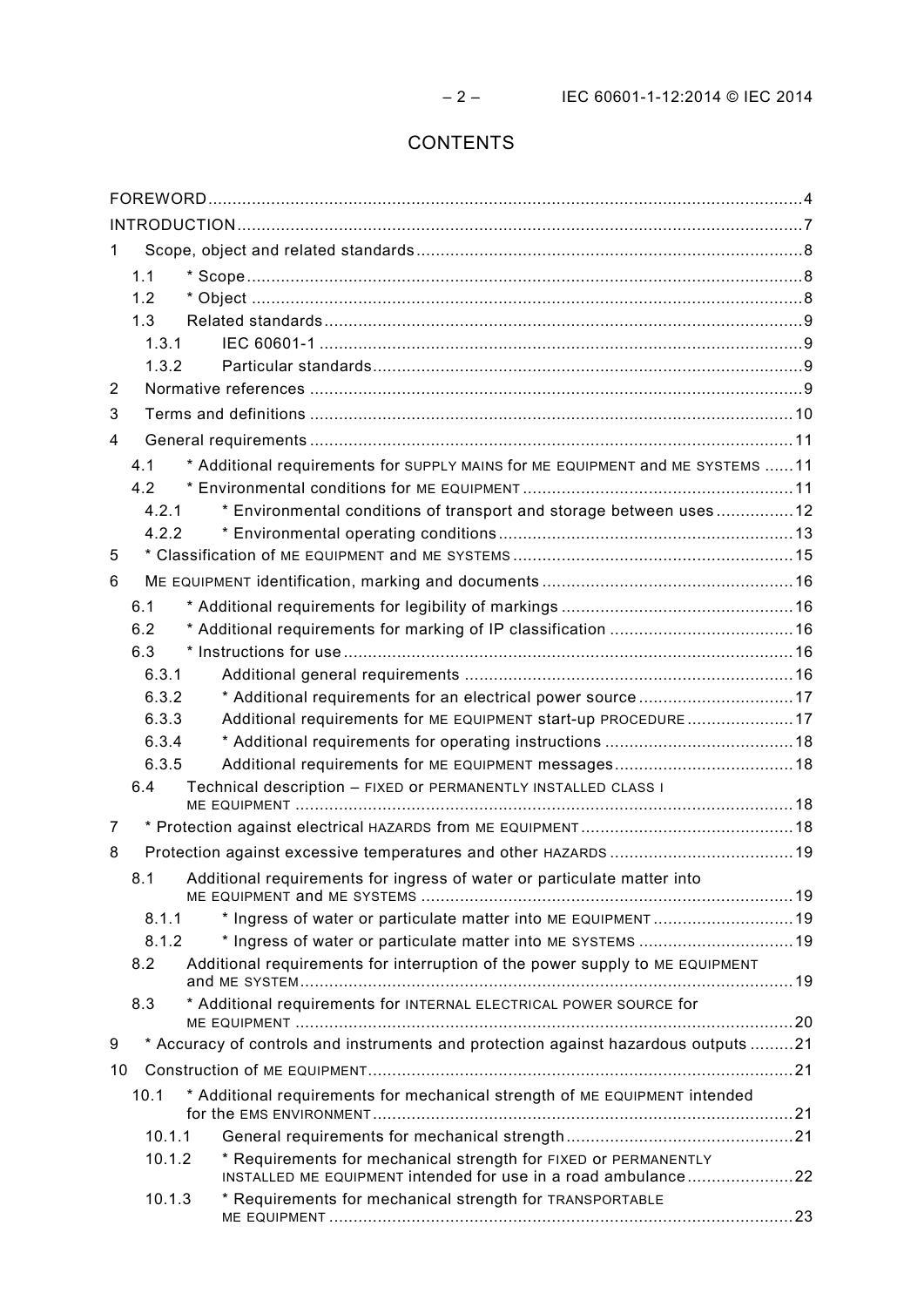IEC 60601-1-12:2014 © IEC 2014 – 3-

| 10.1.4<br>* Requirements for mechanical strength for ME EQUIPMENT intended for      |  |  |
|-------------------------------------------------------------------------------------|--|--|
| 10.2                                                                                |  |  |
| Additional requirements for electromagnetic compatibility of ME EQUIPMENT and<br>11 |  |  |
|                                                                                     |  |  |
| A.1                                                                                 |  |  |
| A.2                                                                                 |  |  |
| Annex B (informative) Guide to marking and labelling requirements for ME EQUIPMENT  |  |  |
| Marking on the outside of ME EQUIPMENT, ME SYSTEMS or their parts 42<br>B.1         |  |  |
| B.2                                                                                 |  |  |
| B.3                                                                                 |  |  |
|                                                                                     |  |  |
|                                                                                     |  |  |
|                                                                                     |  |  |
| Figure A.1 - Saturation water vapour pressure as function of temperature31          |  |  |
|                                                                                     |  |  |
| Table A.1 - Saturation water vapour pressure as function of temperature32           |  |  |
| Table B.1 - Marking on the outside of ME EQUIPMENT, ME SYSTEMS or their parts 42    |  |  |
|                                                                                     |  |  |
|                                                                                     |  |  |
|                                                                                     |  |  |
|                                                                                     |  |  |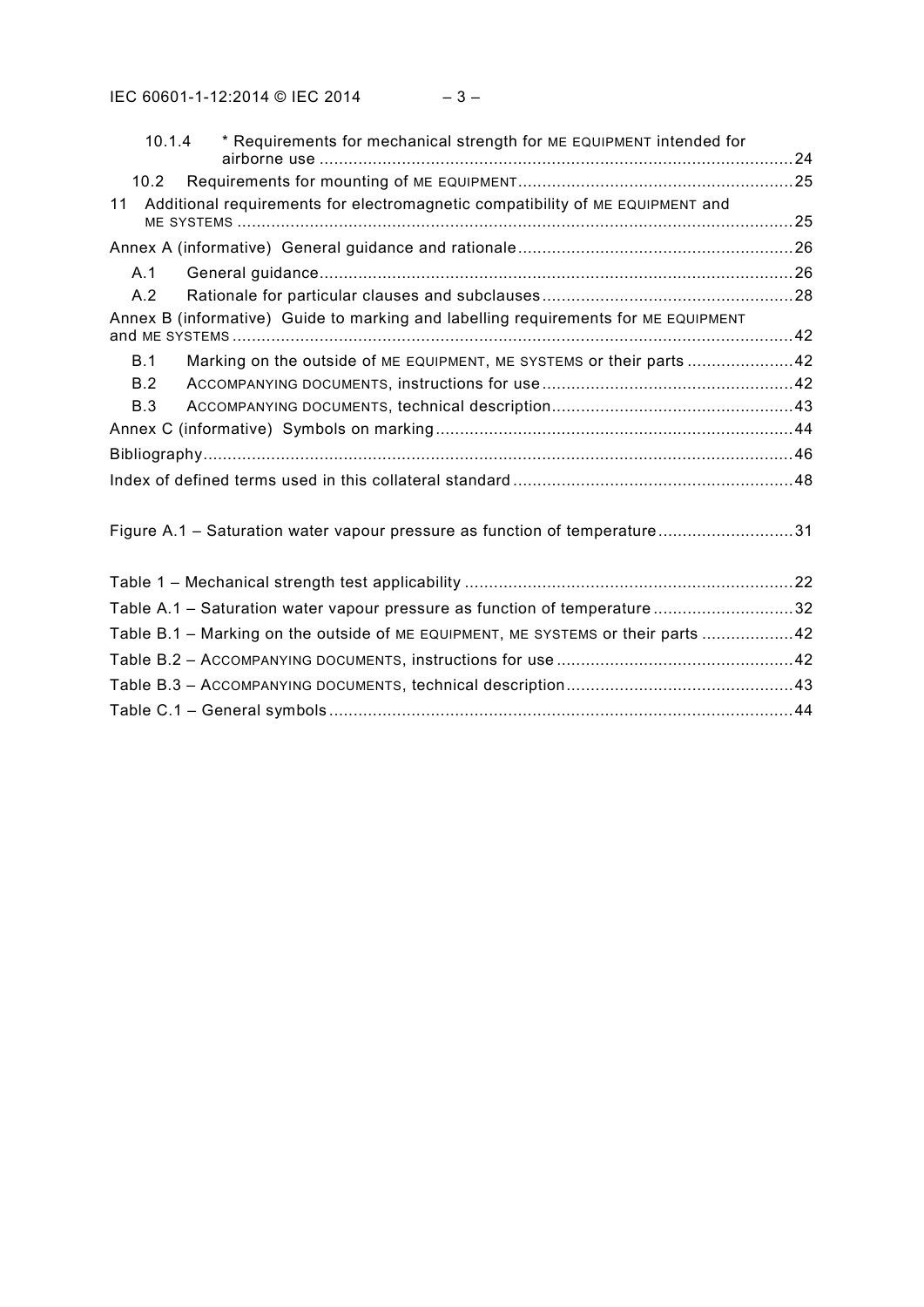# INTERNATIONAL ELECTROTECHNICAL COMMISSION

\_\_\_\_\_\_\_\_\_\_\_\_\_\_\_

## **MEDICAL ELECTRICAL EQUIPMENT –**

# **Part 1-12: General requirements for basic safety and essential performance – Collateral Standard: Requirements for medical electrical equipment and medical electrical systems intended for use in the emergency medical services environment**

## FOREWORD

- <span id="page-3-0"></span>1) The International Electrotechnical Commission (IEC) is a worldwide organization for standardization comprising all national electrotechnical committees (IEC National Committees). The object of IEC is to promote international co-operation on all questions concerning standardization in the electrical and electronic fields. To this end and in addition to other activities, IEC publishes International Standards, Technical Specifications, Technical Reports, Publicly Available Specifications (PAS) and Guides (hereafter referred to as "IEC Publication(s)"). Their preparation is entrusted to technical committees; any IEC National Committee interested in the subject dealt with may participate in this preparatory work. International, governmental and nongovernmental organizations liaising with the IEC also participate in this preparation. IEC collaborates closely with the International Organization for Standardization (ISO) in accordance with conditions determined by agreement between the two organizations.
- 2) The formal decisions or agreements of IEC on technical matters express, as nearly as possible, an international consensus of opinion on the relevant subjects since each technical committee has representation from all interested IEC National Committees.
- 3) IEC Publications have the form of recommendations for international use and are accepted by IEC National Committees in that sense. While all reasonable efforts are made to ensure that the technical content of IEC Publications is accurate, IEC cannot be held responsible for the way in which they are used or for any misinterpretation by any end user.
- 4) In order to promote international uniformity, IEC National Committees undertake to apply IEC Publications transparently to the maximum extent possible in their national and regional publications. Any divergence between any IEC Publication and the corresponding national or regional publication shall be clearly indicated in the latter.
- 5) IEC itself does not provide any attestation of conformity. Independent certification bodies provide conformity assessment services and, in some areas, access to IEC marks of conformity. IEC is not responsible for any services carried out by independent certification bodies.
- 6) All users should ensure that they have the latest edition of this publication.
- 7) No liability shall attach to IEC or its directors, employees, servants or agents including individual experts and members of its technical committees and IEC National Committees for any personal injury, property damage or other damage of any nature whatsoever, whether direct or indirect, or for costs (including legal fees) and expenses arising out of the publication, use of, or reliance upon, this IEC Publication or any other IEC Publications.
- 8) Attention is drawn to the Normative references cited in this publication. Use of the referenced publications is indispensable for the correct application of this publication.
- 9) Attention is drawn to the possibility that some of the elements of this IEC Publication may be the subject of patent rights. IEC shall not be held responsible for identifying any or all such patent rights.

International standard IEC 60601-1-12 has been prepared by a joint working group of IEC subcommittee 62A: Common aspects of electrical equipment used in medical practice, of IEC technical committee 62: Electrical equipment in medical practice, and ISO subcommittee SC3: Lung ventilators and related devices, of ISO technical committee 121: Anaesthetic and respiratory equipment.

This first edition constitutes a collateral standard to IEC 60601-1 (third edition): *Medical electrical equipment – Part 1: General requirements for basic safety and essential performance* hereafter referred to as the general standard.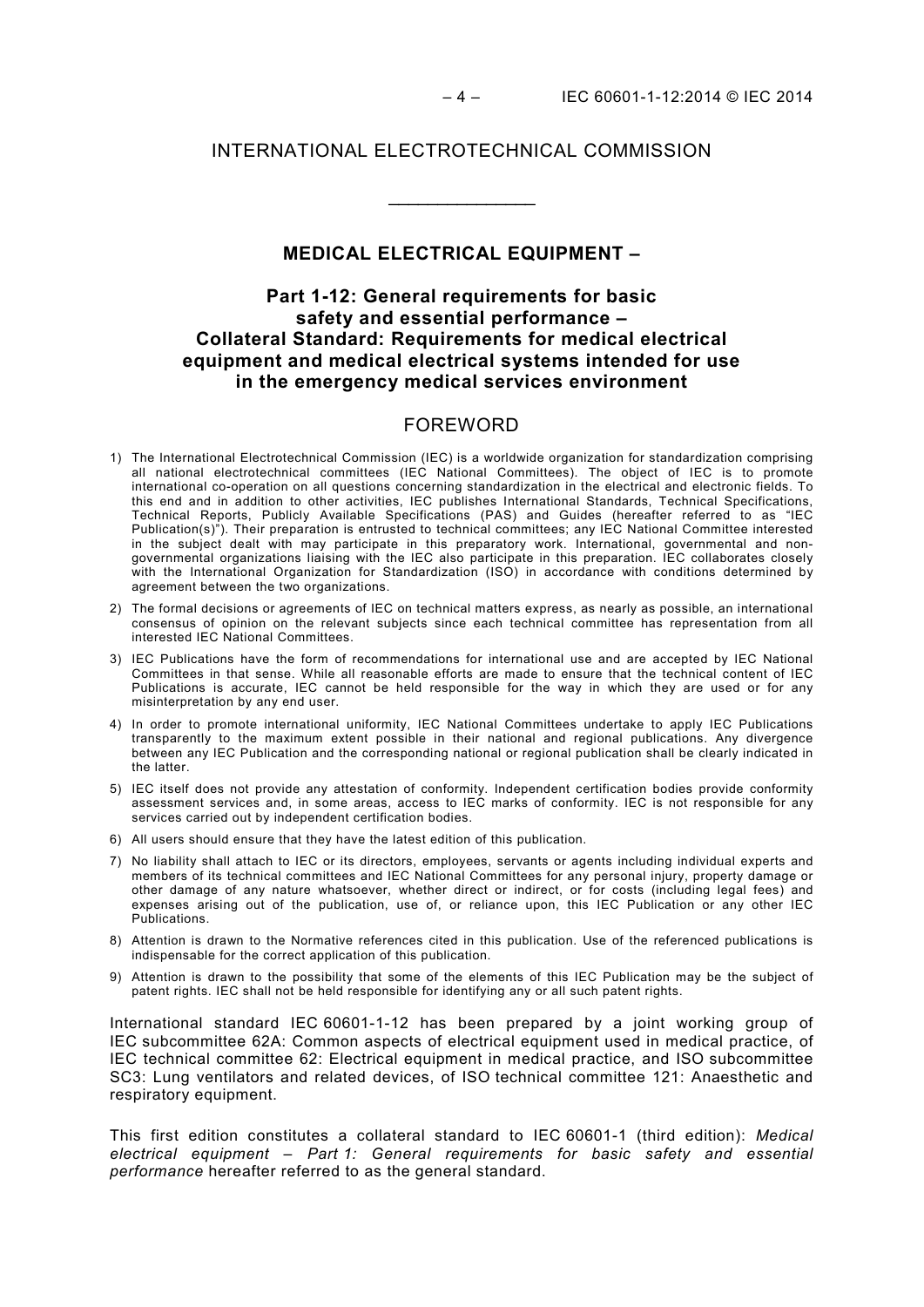The text of this collateral standard is based on the following documents:

| <b>FDIS</b>  | Report on voting |
|--------------|------------------|
| 62A/932/FDIS | 62A/938/RVD      |

Full information on the voting for the approval of this collateral standard can be found in the report on voting indicated in the above table. In ISO, this International Standard has been approved by 18 P-members out of 19 having cast a vote.

This publication has been drafted in accordance with the ISO/IEC Directives, Part 2.

In the 60601 series of publications, collateral standards specify general requirements for safety applicable to:

- a subgroup of MEDICAL ELECTRICAL EQUIPMENT (e.g. radiological equipment); or
- a specific characteristic of all MEDICAL ELECTRICAL EQUIPMENT, not fully addressed in the general standard (e.g. ALARM SYSTEMS).

In this collateral standard, the following print types are used:

- requirements and definitions: roman type.
- *test specifications: italic type.*
- informative material appearing outside of tables, such as notes, examples and references: in smaller type. Normative text of tables is also in a smaller type.
- TERMS DEFINED IN CLAUSE 3 OF THE GENERAL STANDARD, IN THIS COLLATERAL STANDARD OR AS NOTED: SMALL CAPITALS.

In referring to the structure of this standard, the term

- "clause" means one of the numbered divisions within the table of contents, inclusive of all subdivisions (e.g. Clause 7 includes subclauses 7.1, 7.2, etc.);
- "subclause" means a numbered subdivision of a clause (e.g. 7.1, 7.2 and 7.3.1 are all subclauses of Clause 7).

References to clauses within this standard are preceded by the term "Clause" followed by the clause number. References to subclauses within this collateral standard are by number only.

In this standard, the conjunctive "or" is used as an "inclusive or" so a statement is true if any combination of the conditions is true.

The verbal forms used in this standard conform to usage described in Annex H of the ISO/IEC Directives, Part 2. For the purposes of this standard, the auxiliary verb:

- "shall" means that compliance with a requirement or a test is mandatory for compliance with this standard;
- "should" means that compliance with a requirement or a test is recommended but is not mandatory for compliance with this standard;
- "may" is used to describe a permissible way to achieve compliance with a requirement or test.

Clauses, subclauses and definitions for which a rationale is provided in informative Annex A are marked with an asterisk (\*).

A list of all parts of the IEC 60601 series, published under the general title: *Medical electrical equipment*, can be found on the IEC website.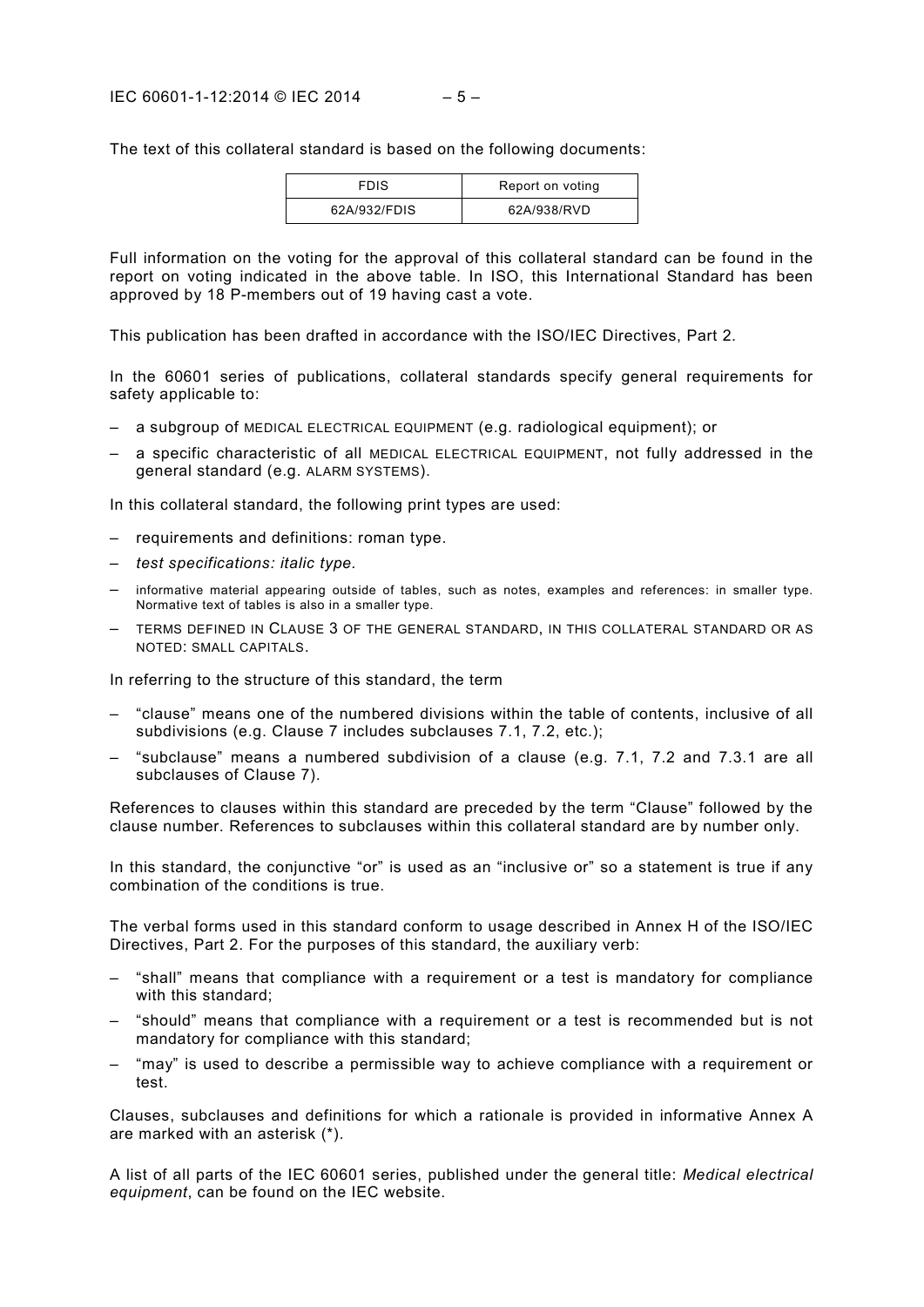The committee has decided that the contents of this publication will remain unchanged until the stability date indicated on the IEC web site under "http://webstore.iec.ch" in the data related to the specific publication. At this date, the publication will be

- reconfirmed,
- withdrawn.
- replaced by a revised edition, or
- amended.

NOTE The attention of Member Bodies and National Committees is drawn to the fact that equipment manufacturers and testing organizations may need a transitional period following publication of a new, amended or revised ISO or IEC publication in which to make products in accordance with the new requirements and to equip themselves for conducting new or revised tests. It is the recommendation of the committee that the content of this publication be adopted for implementation nationally not earlier than 3 years from the date of publication.

**IMPORTANT – The 'colour inside' logo on the cover page of this publication indicates that it contains colours which are considered to be useful for the correct understanding of its contents. Users should therefore print this document using a colour printer.**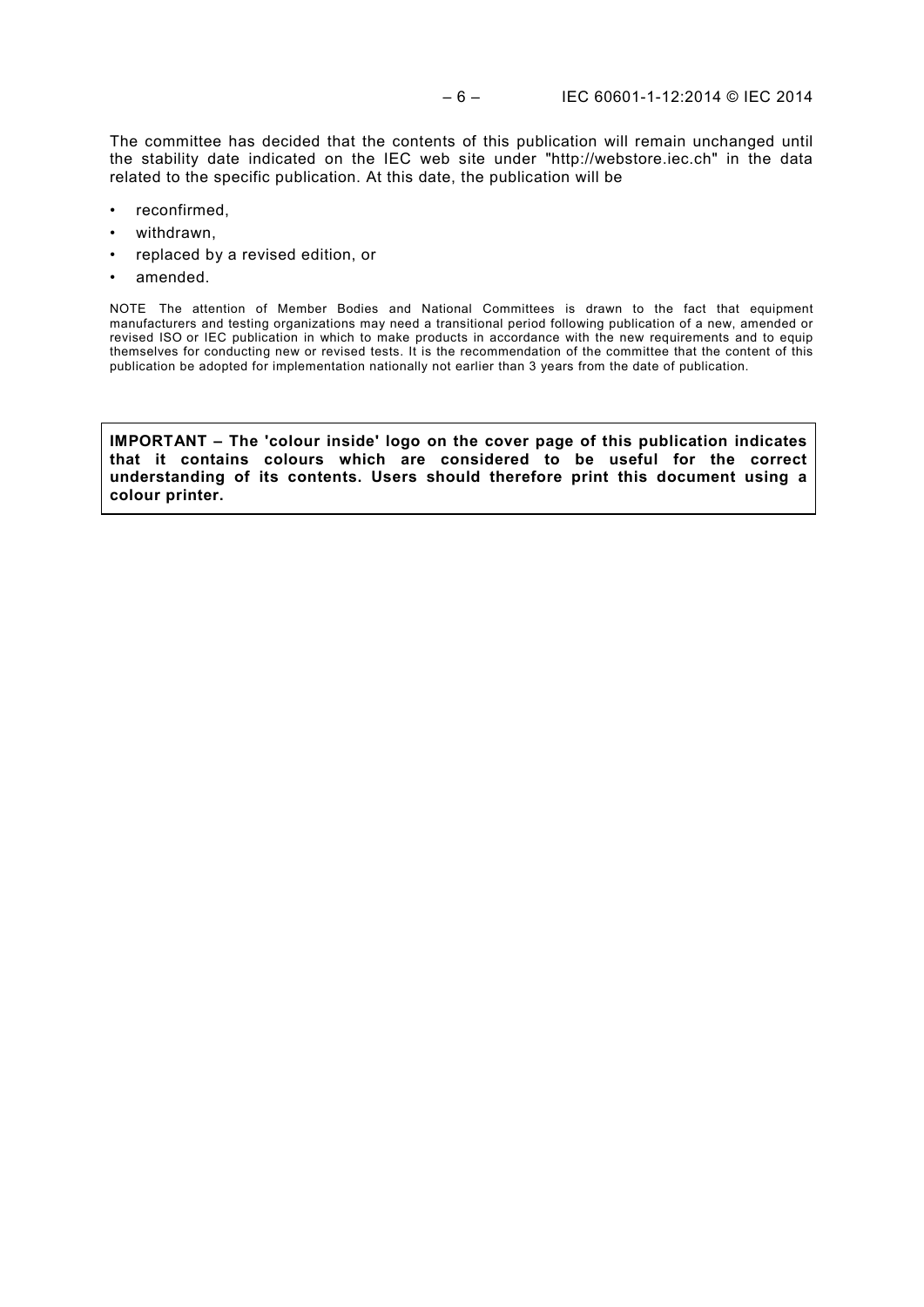## INTRODUCTION

<span id="page-6-0"></span>Medical practice is increasingly using MEDICAL ELECTRICAL EQUIPMENT and MEDICAL ELECTRICAL SYSTEMS for monitoring, treatment or diagnosis of PATIENTS in the EMERGENCY MEDICAL SERVICES ENVIRONMENT (see 3.1). The safety of MEDICAL ELECTRICAL EQUIPMENT in this uncontrolled, rough environment is a cause for concern.

This collateral standard was developed with contributions from clinicians, engineers and regulators. The terminology, requirements, general recommendations and guidance of this collateral standard are intended to be useful for MANUFACTURERS of MEDICAL ELECTRICAL EQUIPMENT and MEDICAL ELECTRICAL SYSTEMS and for technical committees responsible for the development of particular standards.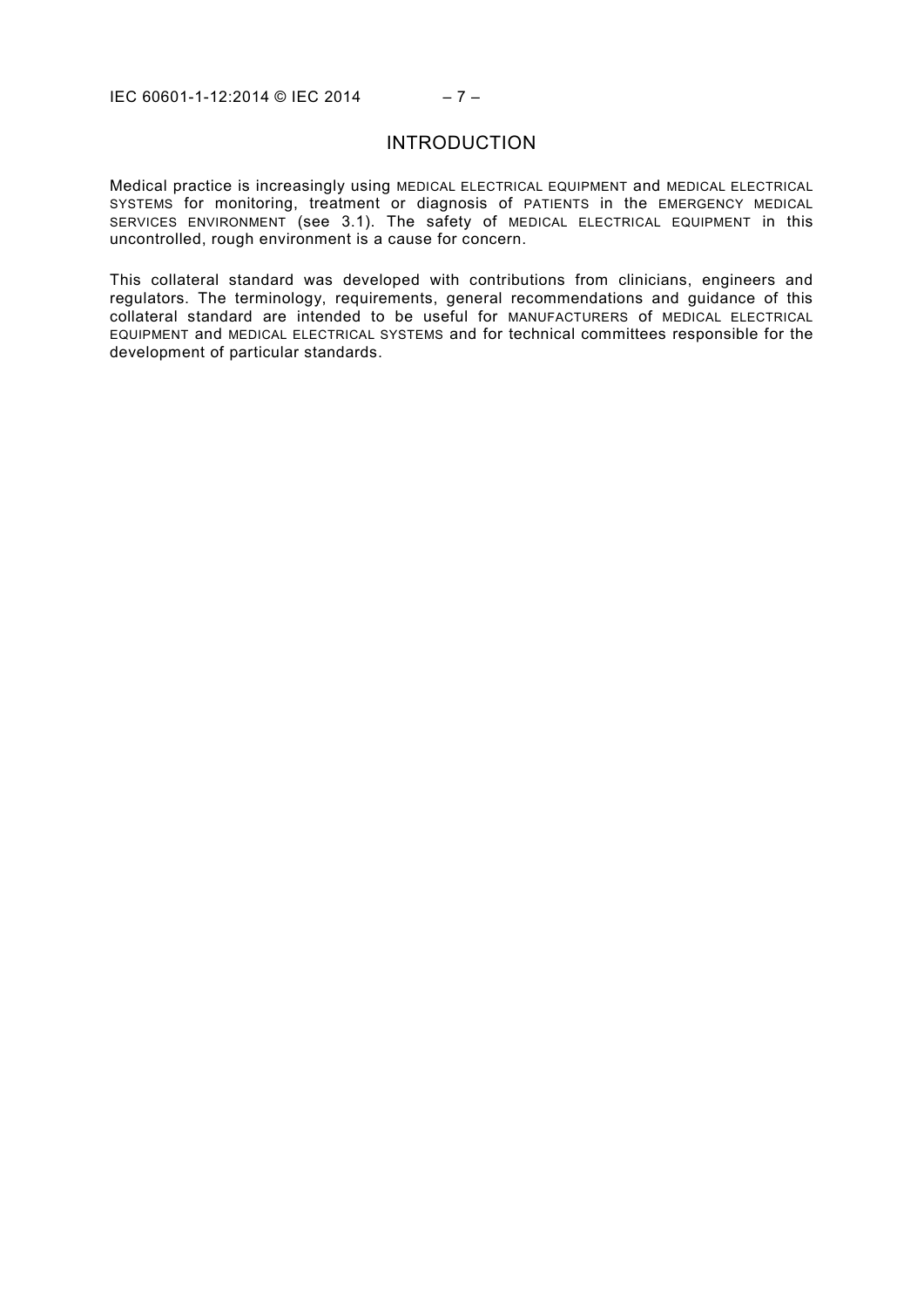## **MEDICAL ELECTRICAL EQUIPMENT –**

# **Part 1-12: General requirements for basic safety and essential performance – Collateral Standard: Requirements for medical electrical equipment and medical electrical systems intended for use in the emergency medical services environment**

## <span id="page-7-0"></span>**1 Scope, object and related standards**

#### <span id="page-7-1"></span>**1.1 \* Scope**

This International Standard applies to the BASIC SAFETY and ESSENTIAL PERFORMANCE of MEDICAL ELECTRICAL EQUIPMENT and MEDICAL ELECTRICAL SYSTEMS, hereafter referred to as ME EQUIPMENT and ME SYSTEMS, which are intended, as indicated in the instructions for use by their MANUFACTURER, for use in the EMS ENVIRONMENT (EMERGENCY MEDICAL SERVICES ENVIRONMENT), as defined in 3.1.

NOTE 1 For the purposes of this standard, the intent of the MANUFACTURER is indicated in the instructions for use. The RESPONSIBLE ORGANIZATION and the OPERATOR need to be aware that any other use outside the MANUFACTURER'S INTENDED USE can result in a HAZARDOUS SITUATION for the PATIENT.

The EMS ENVIRONMENT includes

- responding to and providing life support at the scene of an emergency to a PATIENT reported as experiencing injury or illness in a pre-hospital setting, and transporting the PATIENT, while continuing such life support care, to an appropriate professional healthcare facility for further care.
- providing monitoring, treatment or diagnosis during transport between professional healthcare facilities.

This International Standard does not apply to ME EQUIPMENT and ME SYSTEMS intended solely for use in the HOME HEALTHCARE ENVIRONMENT covered by IEC 60601-1-11 or solely for use in professional healthcare facilities covered by IEC 60601-1 without the additions of IEC 60601-1-11 or this collateral standard. ME EQUIPMENT and ME SYSTEMS are often not solely intended for one environment. Such ME EQUIPMENT or ME SYSTEM can be intended for multiple use environments, and as such, if also intended for use in the EMS ENVIRONMENT, are within the scope of this standard.

EXAMPLE ME EQUIPMENT or ME SYSTEM intended for both the EMS ENVIRONMENT and the professional healthcare facility environment.

NOTE 2 EMS ENVIRONMENT ME EQUIPMENT and ME SYSTEMS can be used in locations with unreliable electrical sources and outdoor environmental conditions.

### <span id="page-7-2"></span>**1.2 \* Object**

The object of this collateral standard is to provide general requirements for ME EQUIPMENT and ME SYSTEMS carried to the scene of an emergency and used there, as well as in transport, in situations where the ambient conditions differ from indoor conditions.

The object of this collateral standard is to specify general requirements that are in addition to those of the general standard and to serve as the basis for particular standards.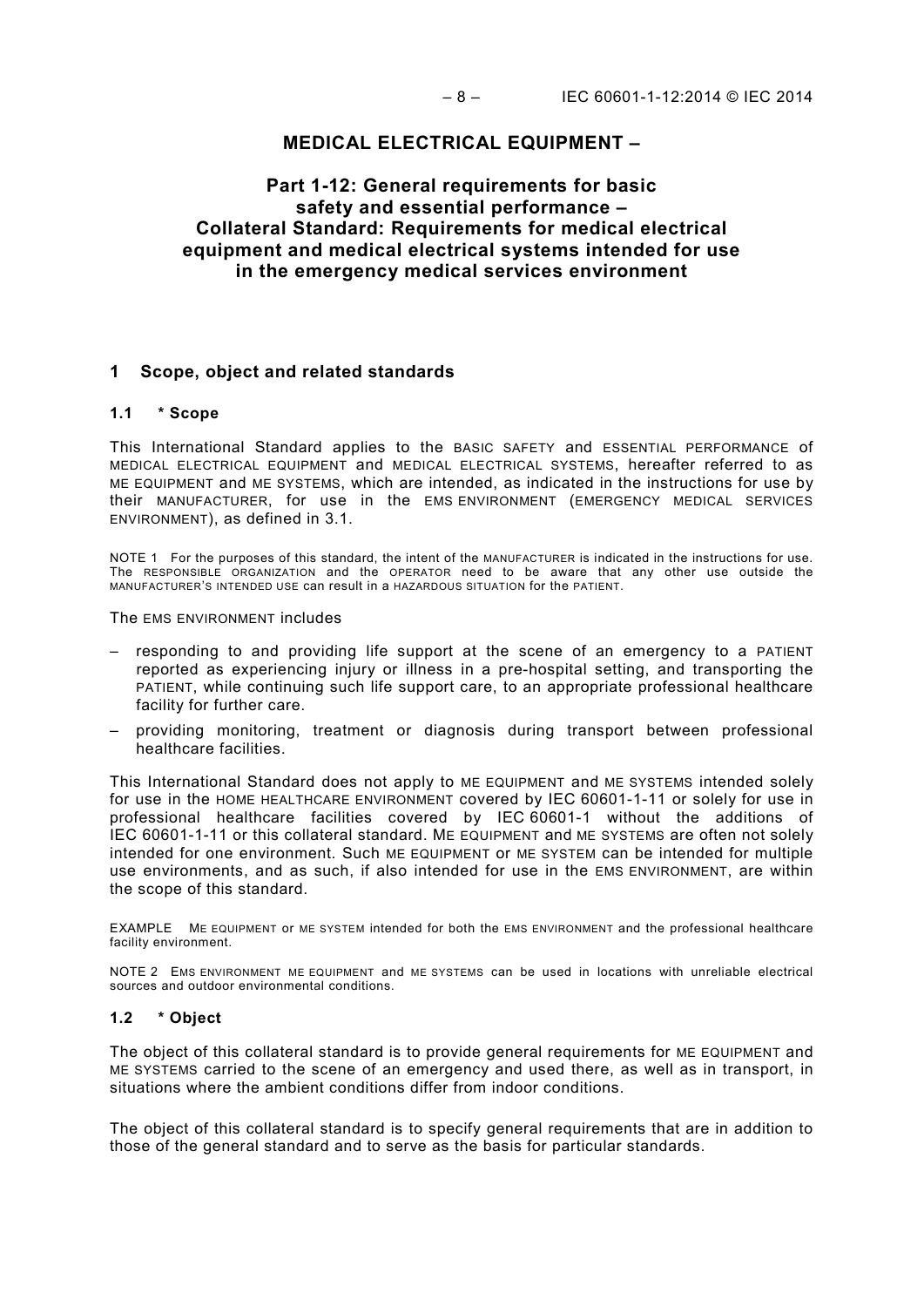IEC 60601-1-12:2014 © IEC 2014  $-9-$ 

## <span id="page-8-0"></span>**1.3 Related standards**

## <span id="page-8-1"></span>**1.3.1 IEC 60601-1**

For ME EQUIPMENT and ME SYSTEMS, this collateral standard complements IEC 60601-1, hereafter referred to as the general standard.

When referring to IEC 60601-1 or to this collateral standard, either individually or in combination, the following conventions are used:

- "the general standard" designates IEC 60601-1 alone;
- "this collateral standard" designates IEC 60601-1-12 alone;
- "this standard" designates the combination of the general standard and this collateral standard.

## <span id="page-8-2"></span>**1.3.2 Particular standards**

A requirement in a particular standard takes priority over the corresponding requirement in this collateral standard.

## <span id="page-8-3"></span>**2 Normative references**

 $\mathcal{L}$  , we have the set of the set of the set of the set of the set of the set of the set of the set of the set of the set of the set of the set of the set of the set of the set of the set of the set of the set of the

The following documents, in whole or in part, are normatively referenced in this document and are indispensable for its application. For dated references, only the edition cited applies. For undated references, the latest edition of the referenced document (including any amendments) applies.

NOTE 1 The way in which these referenced documents are cited in normative requirements determines the extent (in whole or in part) to which they apply.

NOTE 2 Informative references are listed in the bibliography on page 46.

IEC 60068-2-27:2008, *Environmental testing – Part 2-27: Tests – Test Ea and guidance: Shock*

IEC 60068-2-31:2008, *Environmental testing – Part 2-31: Tests – Test Ec: Rough handling shocks, primarily for equipment-type specimens*

IEC 60068-2-64:2008, *Environmental testing – Part 2-64: Tests – Test Fh: Vibration, broadband random and guidance*

IEC 60529:1989, *Degrees of protection provided by enclosures (IP Code)* IEC 60529:1989/AMD1:1999[1](#page-8-4)

IEC 60601-1:2005, *Medical electrical equipment – Part 1: General requirements for basic safety and essential performance* IEC 60601-1:2005/AMD1:2012[2](#page-8-5)

IEC 60601-1-2:2014, *Medical electrical equipment – Part 1-2: General requirements for basic safety and essential performance – Collateral standard: Electromagnetic disturbances – Requirements and tests*

<span id="page-8-4"></span><sup>1</sup> There exists a consolidated edition 2.1(2001) including IEC 60529:1989 and its Amendment 1:1999.

<span id="page-8-5"></span><sup>2</sup> There exists a consolidated edition 3.1(2012) including IEC 60601-1:2005 and its Amendment 1:2012.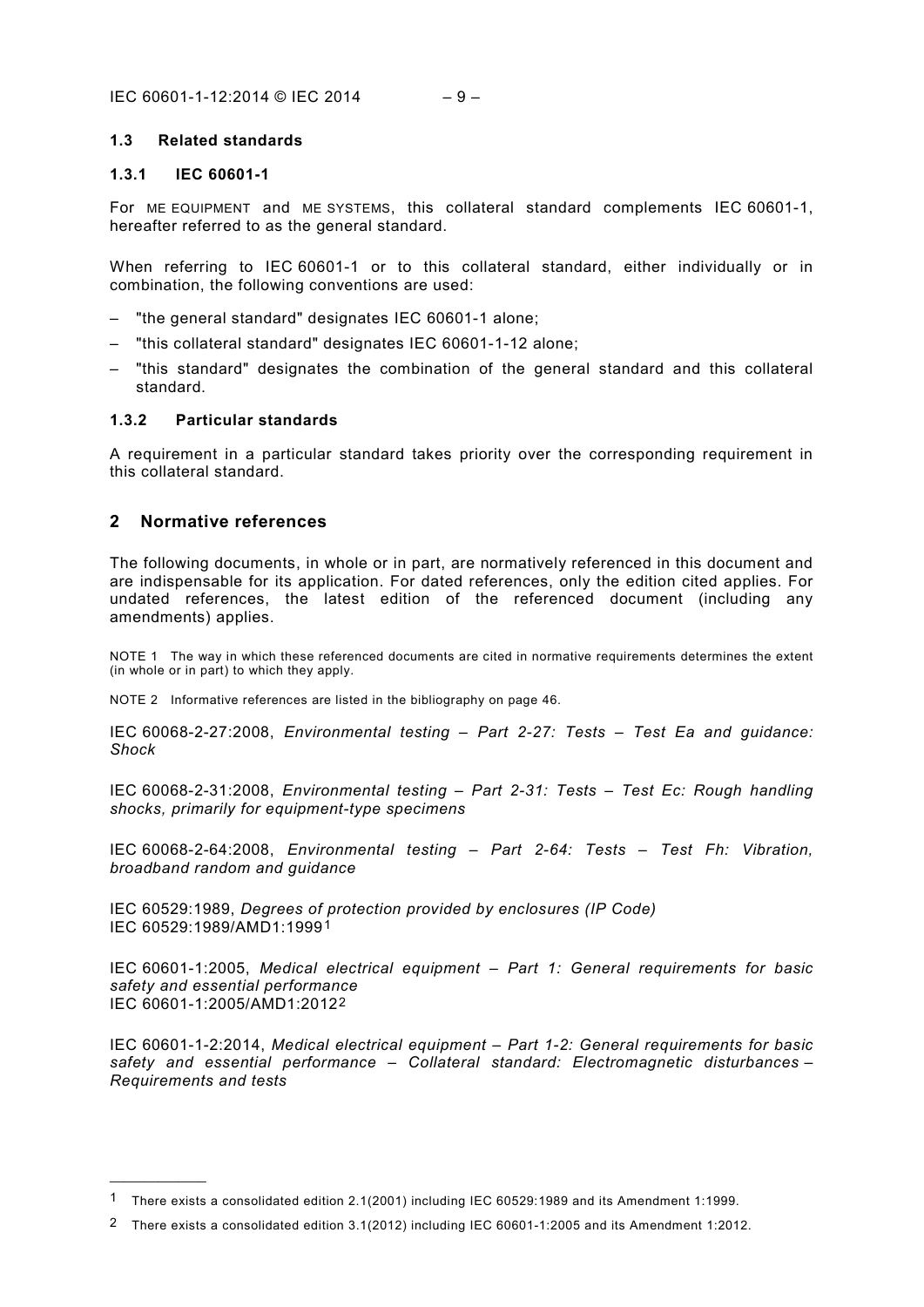IEC 60601-1-6:2010, *Medical electrical equipment – Part 1-6: General requirements for basic safety and essential performance – Collateral standard: Usability* IEC 60601-1-6:2010/AMD1:2013

IEC 60601-1-8:2006, *Medical electrical equipment – Part 1-8: General requirements for basic safety and essential performance – Collateral standard: General requirements, tests and guidance for alarm systems in medical electrical equipment and medical electrical systems* IEC 60601-1-8:2006/AMD1:2012[3](#page-9-1)

IEC 60601-1-11:—[4,](#page-9-2) *Medical electrical equipment – Part 1-11: General requirements for basic safety and essential performance – Collateral standard: Requirements for medical electrical equipment and medical electrical systems used in the home healthcare environment*

CISPR 11:2009, *Industrial, scientific and medical equipment – Radio-frequency disturbance characteristics – Limits and methods of measurement*

ISO 7000:2014, *Graphical symbols for use on equipment – Registered symbols*

ISO 7010:2011, *Graphical symbols – Safety colours and safety signs – Registered safety signs* Amendment 1:2012 Amendment 2:2012 Amendment 3:2012 Amendment 4:2013 Amendment 5:2014

ISO 15223-1:2012, *Medical devices – Symbols to be used with medical device labels, labelling and information to be supplied – Part 1: General requirements*

EUROCAE[5](#page-9-3) ED-14G, *Environmental conditions and test procedures for airborne equipment*

<span id="page-9-0"></span>RTCA[6](#page-9-4) DO-160G, *Environmental Conditions and Test Procedures for Airborne Equipment*

\_\_\_\_\_\_\_\_\_\_\_\_\_\_

<span id="page-9-1"></span><sup>3</sup> There exists a consolidated edition 2.1(2012) including IEC 60601-1-8:2006 and Amendment 1:2012.

<span id="page-9-2"></span><sup>4</sup> Second edition, to be published.

<span id="page-9-3"></span><sup>5</sup> EUROCAE (European Organization for Civil Aviation Electronics), 102 rue Etienne Dolet, 92240 Malakoff, France.

<span id="page-9-4"></span><sup>6</sup> RTCA (Radio Technical Commission for Aeronautics), 1150 18th St, NW., Suite 910, Washington, DC 20036, USA.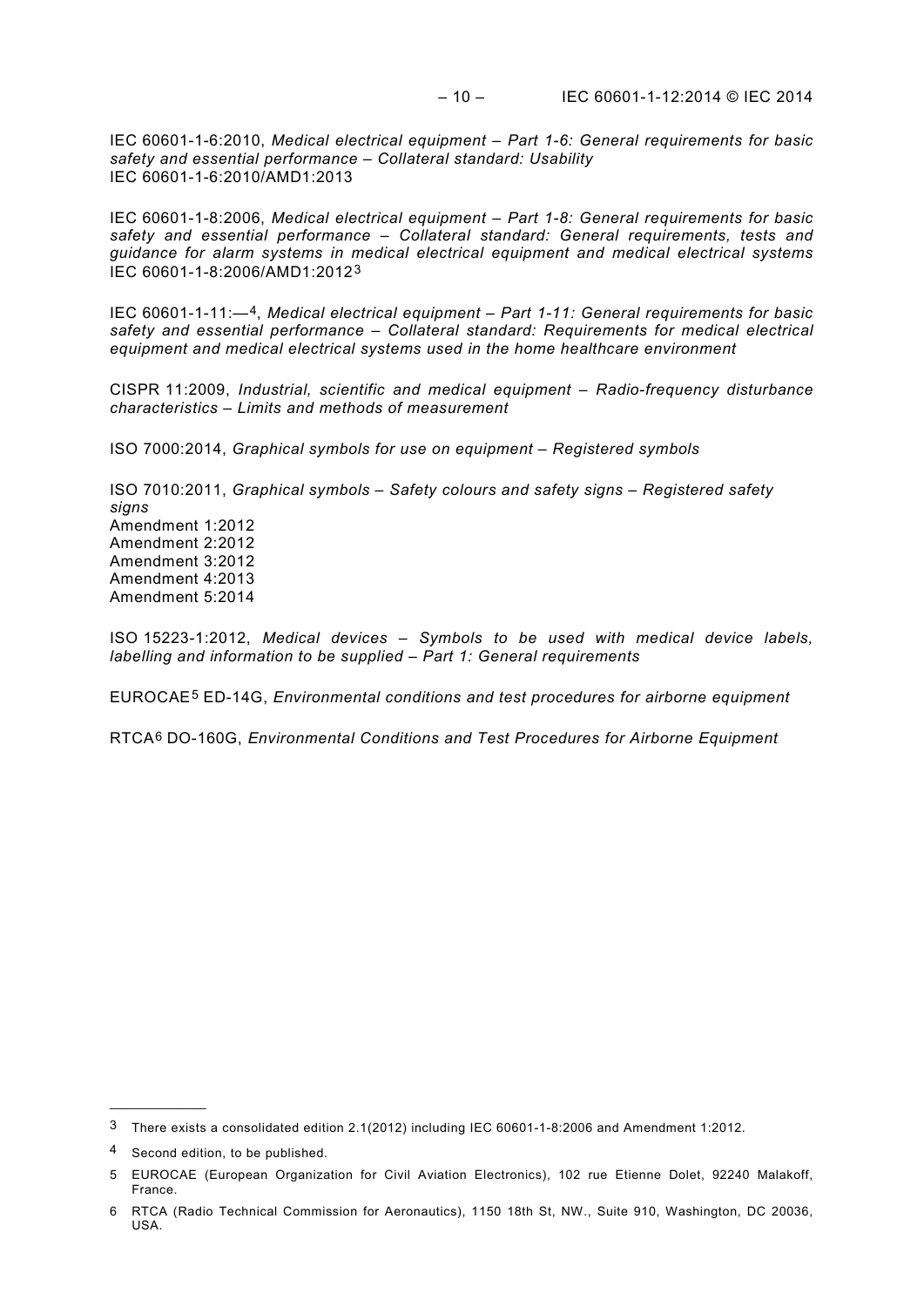# SOMMAIRE

| 1.             |        |                                                                                    |  |  |  |
|----------------|--------|------------------------------------------------------------------------------------|--|--|--|
|                | 1.1    |                                                                                    |  |  |  |
|                | 1.2    |                                                                                    |  |  |  |
|                | 1.3    |                                                                                    |  |  |  |
|                | 1.3.1  |                                                                                    |  |  |  |
|                | 1.3.2  |                                                                                    |  |  |  |
| $\overline{2}$ |        |                                                                                    |  |  |  |
| 3              |        |                                                                                    |  |  |  |
| 4              |        |                                                                                    |  |  |  |
|                | 4.1    | * Exigences supplémentaires pour le RESEAU D'ALIMENTATION pour les                 |  |  |  |
|                | 4.2    |                                                                                    |  |  |  |
|                | 4.2.1  | * Conditions d'environnement de transport et de stockage entre les                 |  |  |  |
|                | 4.2.2  |                                                                                    |  |  |  |
| 5              |        |                                                                                    |  |  |  |
| 6              |        |                                                                                    |  |  |  |
|                | 6.1    | * Exigences supplémentaires pour la lisibilité des marquages 64                    |  |  |  |
|                | 6.2    | * Exigences supplémentaires pour le marquage de la classification IP 64            |  |  |  |
|                | 6.3    |                                                                                    |  |  |  |
|                | 6.3.1  |                                                                                    |  |  |  |
|                | 6.3.2  | * Exigences supplémentaires pour une source d'énergie électrique 65                |  |  |  |
|                | 6.3.3  | Exigences supplémentaires pour la PROCEDURE de démarrage de                        |  |  |  |
|                | 6.3.4  | * Exigences supplémentaires pour les instructions de fonctionnement 66             |  |  |  |
|                | 6.3.5  | Exigences supplémentaires pour les messages de l'APPAREIL EM66                     |  |  |  |
|                | 6.4    | Description technique - APPAREIL EM DE CLASSE I FIXE OU INSTALLE DE FAÇON          |  |  |  |
|                |        | * Protection contre les DANGERS d'origine électrique provenant des APPAREILS EM 67 |  |  |  |
| 8              |        | Protection contre les températures excessives et les autres DANGERS 67             |  |  |  |
|                | 8.1    | Exigences supplémentaires pour la pénétration d'eau ou de corps solides            |  |  |  |
|                | 8.1.1  | * Pénétration d'eau ou de corps solides dans les APPAREILS EM 67                   |  |  |  |
|                | 8.1.2  | * Pénétration d'eau ou de corps solides dans les SYSTEMES EM67                     |  |  |  |
|                | 8.2    | Exigences supplémentaires pour la coupure de l'alimentation d'un APPAREIL          |  |  |  |
|                | 8.3    | * Exigences supplémentaires pour une SOURCE D'ENERGIE ELECTRIQUE                   |  |  |  |
| 9              |        | * Précision des commandes et des instruments et protection contre les sorties      |  |  |  |
| 10             |        |                                                                                    |  |  |  |
|                | 10.1   | * Exigences supplémentaires pour la résistance mécanique des APPAREILS             |  |  |  |
|                | 10.1.1 |                                                                                    |  |  |  |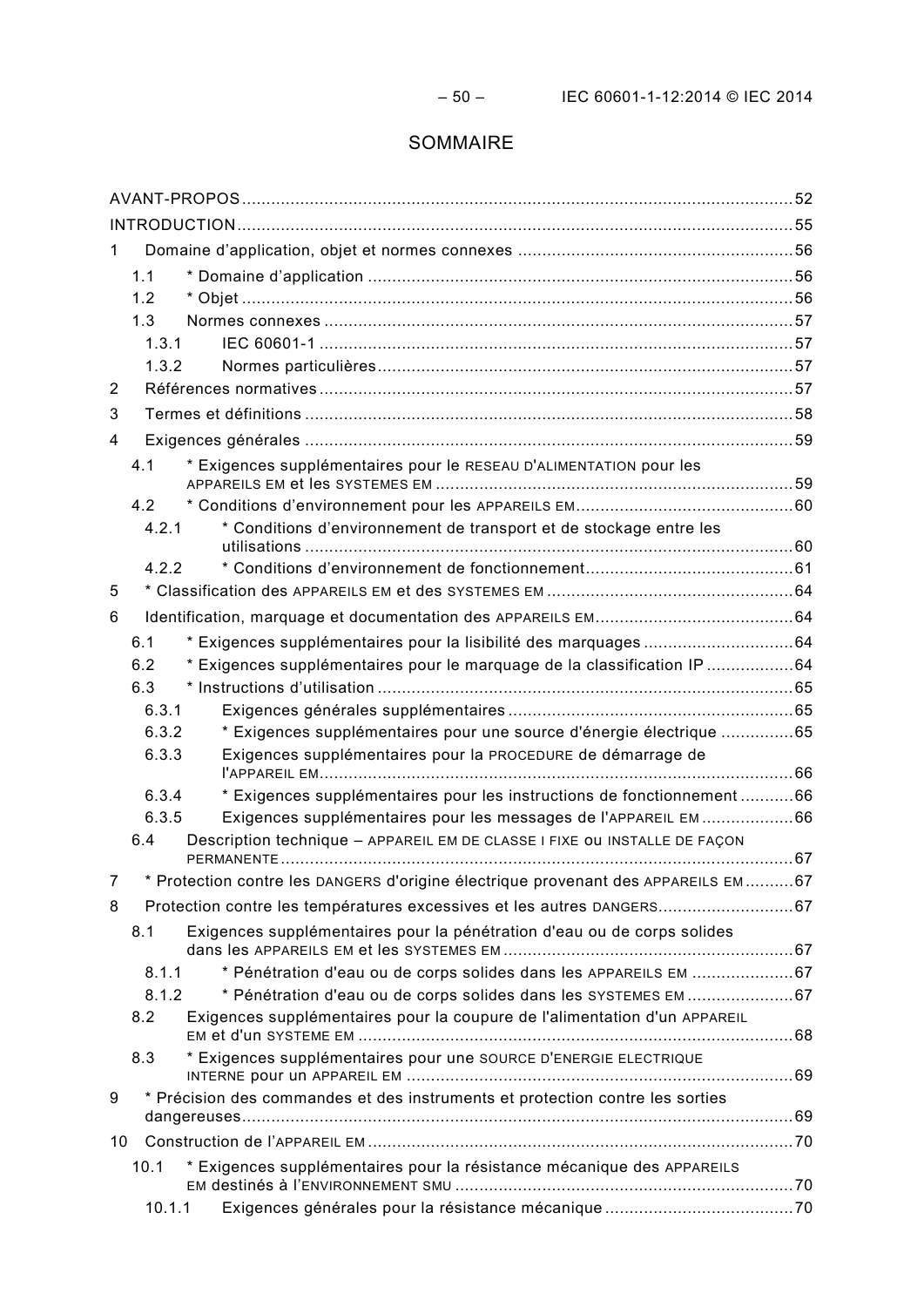IEC 60601-1-12:2014 © IEC 2014 – 51 –

| 10.1.2 | * Exigences concernant la résistance mécanique pour les APPAREILS EM<br>FIXES OU INSTALLES DE FAÇON PERMANENTE destinés à une utilisation |  |
|--------|-------------------------------------------------------------------------------------------------------------------------------------------|--|
| 10.1.3 | * Exigences pour la résistance mécanique pour les APPAREILS EM                                                                            |  |
| 10.1.4 | * Exigences concernant la résistance mécanique des APPAREILS EM                                                                           |  |
| 10.2   |                                                                                                                                           |  |
|        | 11 Exigences supplémentaires pour la compatibilité électromagnétique des                                                                  |  |
|        | Annexe A (informative) Lignes directrices générales et justifications75                                                                   |  |
| A.1    |                                                                                                                                           |  |
| A.2    |                                                                                                                                           |  |
|        | Annexe B (informative) Guide pour le marquage et exigences d'étiquetage pour les                                                          |  |
| B.1    | Marquage sur l'extérieur des APPAREILS EM, des SYSTEMES EM ou de leurs                                                                    |  |
|        |                                                                                                                                           |  |
| B.2    |                                                                                                                                           |  |
| B.3    |                                                                                                                                           |  |
|        |                                                                                                                                           |  |
|        |                                                                                                                                           |  |
|        |                                                                                                                                           |  |
|        | Figure A.1 – Pression d'équilibre de la vapeur d'eau en fonction de la température 81                                                     |  |
|        |                                                                                                                                           |  |
|        | Tableau A.1 – Pression d'équilibre de la vapeur d'eau en fonction de la température81                                                     |  |
|        | Tableau B.1 - Marquage sur l'extérieur des APPAREILS EM, des SYSTEMES EM ou de                                                            |  |
|        | Tableau B.2 - DOCUMENTS D'ACCOMPAGNEMENT, instructions d'utilisation94                                                                    |  |
|        | Tableau B.3 - DOCUMENTS D'ACCOMPAGNEMENT, description technique95                                                                         |  |
|        |                                                                                                                                           |  |
|        |                                                                                                                                           |  |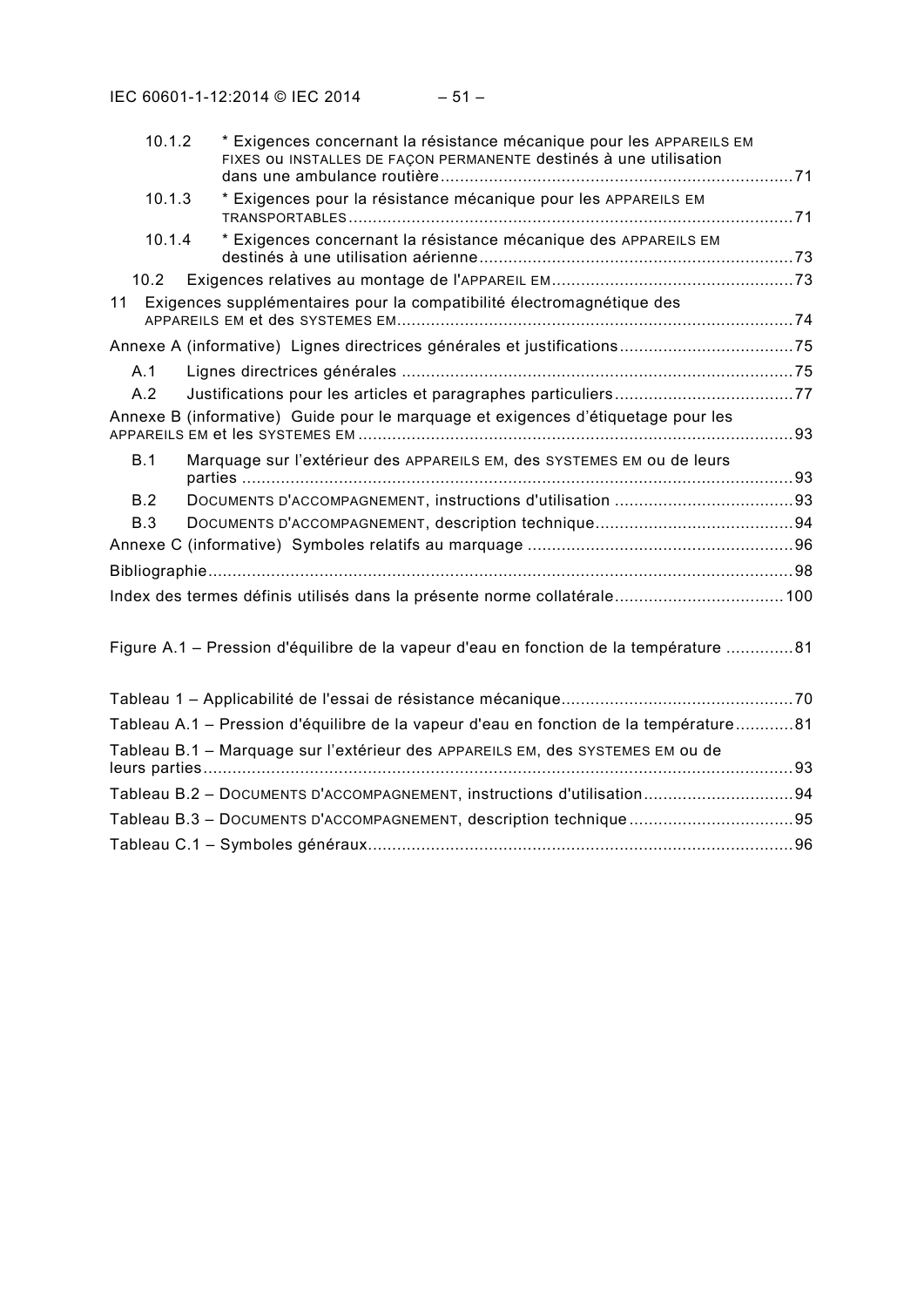# COMMISSION ÉLECTROTECHNIQUE INTERNATIONALE

\_\_\_\_\_\_\_\_\_\_\_\_\_

# **APPAREILS ÉLECTROMÉDICAUX –**

# **Partie 1-12: Exigences générales pour la sécurité de base et les performances essentielles – Norme collatérale: Exigences pour les appareils électromédicaux et les systèmes électromédicaux destinés à être utilisés dans l'environnement des services médicaux d'urgence**

## AVANT-PROPOS

- <span id="page-12-0"></span>1) La Commission Electrotechnique Internationale (IEC) est une organisation mondiale de normalisation composée de l'ensemble des comités électrotechniques nationaux (Comités nationaux de l'IEC). L'IEC a pour objet de favoriser la coopération internationale pour toutes les questions de normalisation dans les domaines de l'électricité et de l'électronique. A cet effet, l'IEC – entre autres activités – publie des Normes internationales, des Spécifications techniques, des Rapports techniques, des Spécifications accessibles au public (PAS) et des Guides (ci-après dénommés "Publication(s) de l'IEC"). Leur élaboration est confiée à des comités d'études, aux travaux desquels tout Comité national intéressé par le sujet traité peut participer. Les organisations internationales, gouvernementales et non gouvernementales, en liaison avec l'IEC, participent également aux travaux. L'IEC collabore étroitement avec l'Organisation Internationale de Normalisation (ISO), selon des conditions fixées par accord entre les deux organisations.
- 2) Les décisions ou accords officiels de l'IEC concernant les questions techniques représentent, dans la mesure du possible, un accord international sur les sujets étudiés, étant donné que les Comités nationaux de l'IEC intéressés sont représentés dans chaque comité d'études.
- 3) Les Publications de l'IEC se présentent sous la forme de recommandations internationales et sont agréées comme telles par les Comités nationaux de l'IEC. Tous les efforts raisonnables sont entrepris afin que l'IEC s'assure de l'exactitude du contenu technique de ses publications; l'IEC ne peut pas être tenue responsable de l'éventuelle mauvaise utilisation ou interprétation qui en est faite par un quelconque utilisateur final.
- 4) Dans le but d'encourager l'uniformité internationale, les Comités nationaux de l'IEC s'engagent, dans toute la mesure possible, à appliquer de façon transparente les Publications de l'IEC dans leurs publications nationales et régionales. Toutes divergences entre toutes Publications de l'IEC et toutes publications nationales ou régionales correspondantes doivent être indiquées en termes clairs dans ces dernières.
- 5) L'IEC elle-même ne fournit aucune attestation de conformité. Des organismes de certification indépendants fournissent des services d'évaluation de conformité et, dans certains secteurs, accèdent aux marques de conformité de l'IEC. L'IEC n'est responsable d'aucun des services effectués par les organismes de certification indépendants.
- 6) Tous les utilisateurs doivent s'assurer qu'ils sont en possession de la dernière édition de cette publication.
- 7) Aucune responsabilité ne doit être imputée à l'IEC, à ses administrateurs, employés, auxiliaires ou mandataires, y compris ses experts particuliers et les membres de ses comités d'études et des Comités nationaux de l'IEC, pour tout préjudice causé en cas de dommages corporels et matériels, ou de tout autre dommage de quelque nature que ce soit, directe ou indirecte, ou pour supporter les coûts (y compris les frais de justice) et les dépenses découlant de la publication ou de l'utilisation de cette Publication de l'IEC ou de toute autre Publication de l'IEC, ou au crédit qui lui est accordé.
- 8) L'attention est attirée sur les références normatives citées dans cette publication. L'utilisation de publications référencées est obligatoire pour une application correcte de la présente publication.
- 9) L'attention est attirée sur le fait que certains des éléments de la présente Publication de l'IEC peuvent faire l'objet de droits de brevet. L'IEC ne saurait être tenue pour responsable de ne pas avoir identifié de tels droits de brevets et de ne pas avoir signalé leur existence.

La Norme internationale IEC 60601-1-12 a été établie par le groupe de travail mixte du souscomité 62A de l'IEC: Aspects généraux des équipements électriques utilisés en pratique médicale, du comité d'études 62 de l'IEC: Équipements électriques dans la pratique médicale et du sous-comité SC3 de l'ISO: Ventilateurs pulmonaires et équipements connexes, du comité technique 121 de l'ISO: Matériel d'anesthésie et de réanimation respiratoire.

Cette première édition constitue une norme collatérale de l'IEC 60601-1 (troisième édition): *Appareils électromédicaux – Partie 1: Exigences générales pour la sécurité de base et les performances essentielles* désignée ci-après par norme générale.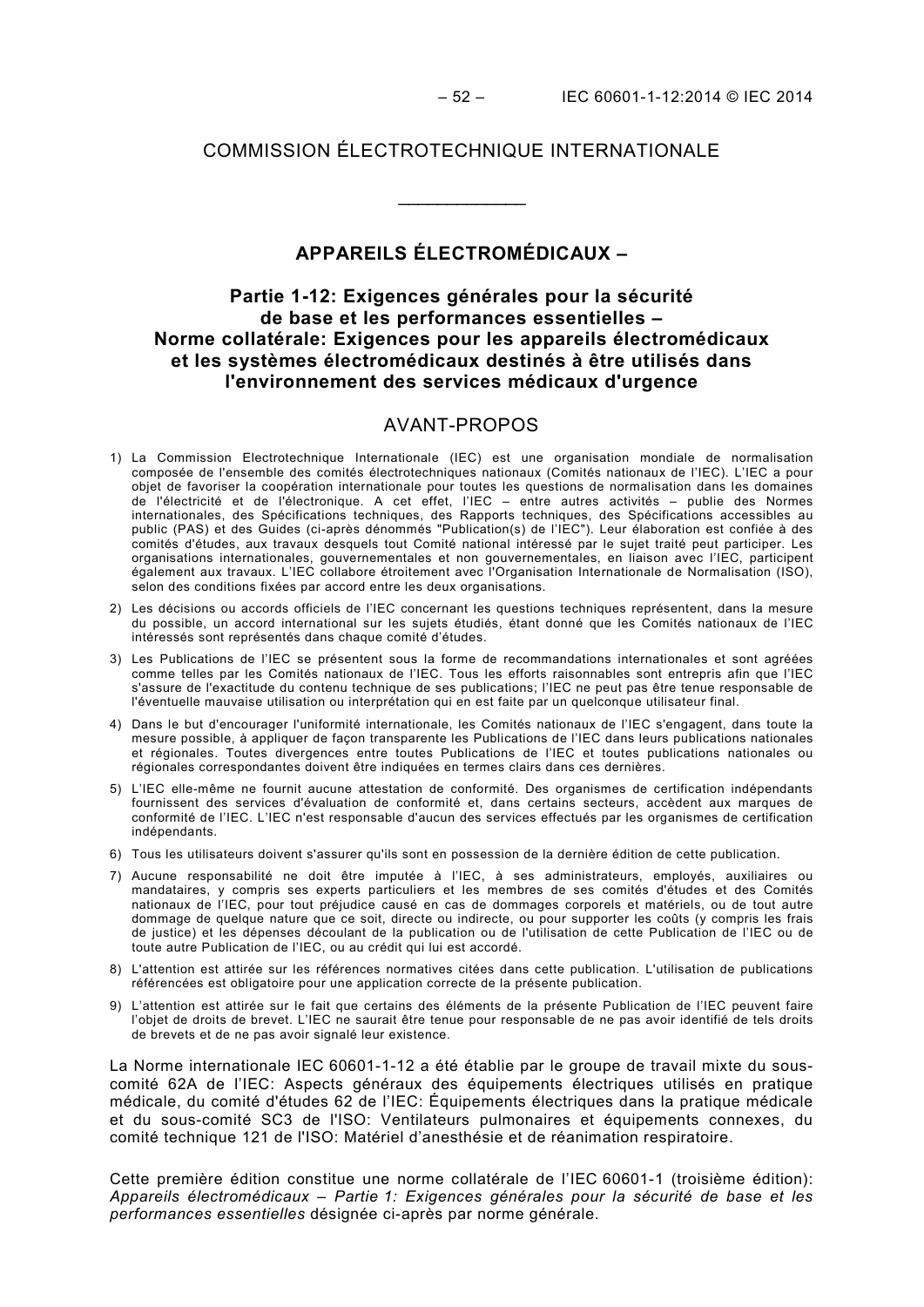Le texte de cette norme collatérale est issu des documents suivants:

| <b>FDIS</b>  | Rapport de vote |
|--------------|-----------------|
| 62A/932/FDIS | 62A/938/RVD     |

Le rapport de vote indiqué dans le tableau ci-dessus donne toute information sur le vote ayant abouti à l'approbation de cette norme collatérale. A l' ISO, cette Norme internationale a été approvée par 18 membres P parmi les 19 ayant voté.

Cette publication a été rédigée selon les Directives ISO/IEC, Partie 2.

Dans la série des publications 60601, les normes collatérales spécifient les exigences générales de sécurité applicables à:

- un sous-groupe d'APPAREILS ELECTROMEDICAUX (par exemple, les appareils de radiologie); ou
- une caractéristique spécifique commune à tous les APPAREILS ELECTROMEDICAUX, non traitée complètement dans la norme générale (par exemple, les SYSTEMES D'ALARME).

Dans la présente norme collatérale, les caractères d'imprimerie suivants sont utilisés:

- exigences et définitions: caractères romains.
- *modalités d'essais: caractères italiques.*
- indications de nature informative apparaissant hors des tableaux, comme les notes, les exemples et les références: petits caractères. Le texte normatif à l'intérieur des tableaux est également en petits caractères.
- TERMES DEFINIS A L'ARTICLE 3 DE LA NORME GENERALE, DANS LA PRESENTE NORME COLLATERALE OU COMME NOTES: PETITES MAJUSCULES.

Concernant la structure de la présente norme, le terme:

- "article" désigne l'une des divisions numérotées dans la table des matières, avec toutes ses subdivisions (par exemple, l'Article 7 inclut les paragraphes 7.1, 7.2, etc.);
- "paragraphe" désigne une subdivision numérotée d'un article (par exemple 7.1, 7.2 et 7.3.1 sont tous des paragraphes appartenant à l'Article 7).

Les références à des articles dans la présente Norme sont précédées du mot "Article" suivi du numéro de l'article concerné. Les références aux paragraphes dans la présente Norme collatérale utilisent uniquement le numéro du paragraphe concerné.

Dans la présente Norme, la conjonction "ou" est utilisée avec la valeur d'un "ou inclusif"; ainsi un énoncé est vrai si une combinaison des conditions quelle qu'elle soit est vraie.

Les formes verbales utilisées dans la présente Norme sont conformes à l'usage donné à l'Annexe H des Directives ISO/IEC, Partie 2. Pour les besoins de la présente Norme, l'auxiliaire:

- "devoir" mis au présent de l'indicatif signifie que la satisfaction à une exigence ou à un essai est impérative pour la conformité à la présente norme;
- "il convient" signifie que la satisfaction à une exigence ou à un essai est recommandée mais n'est pas obligatoire pour la conformité à la présente norme;
- "pouvoir" mis au présent de l'indicatif est utilisé pour décrire un moyen admissible pour satisfaire à une exigence ou à un essai.

Les articles, paragraphes et définitions pour lesquels une justification est fournie à l'Annexe A informative sont marqués d'un astérisque (\*).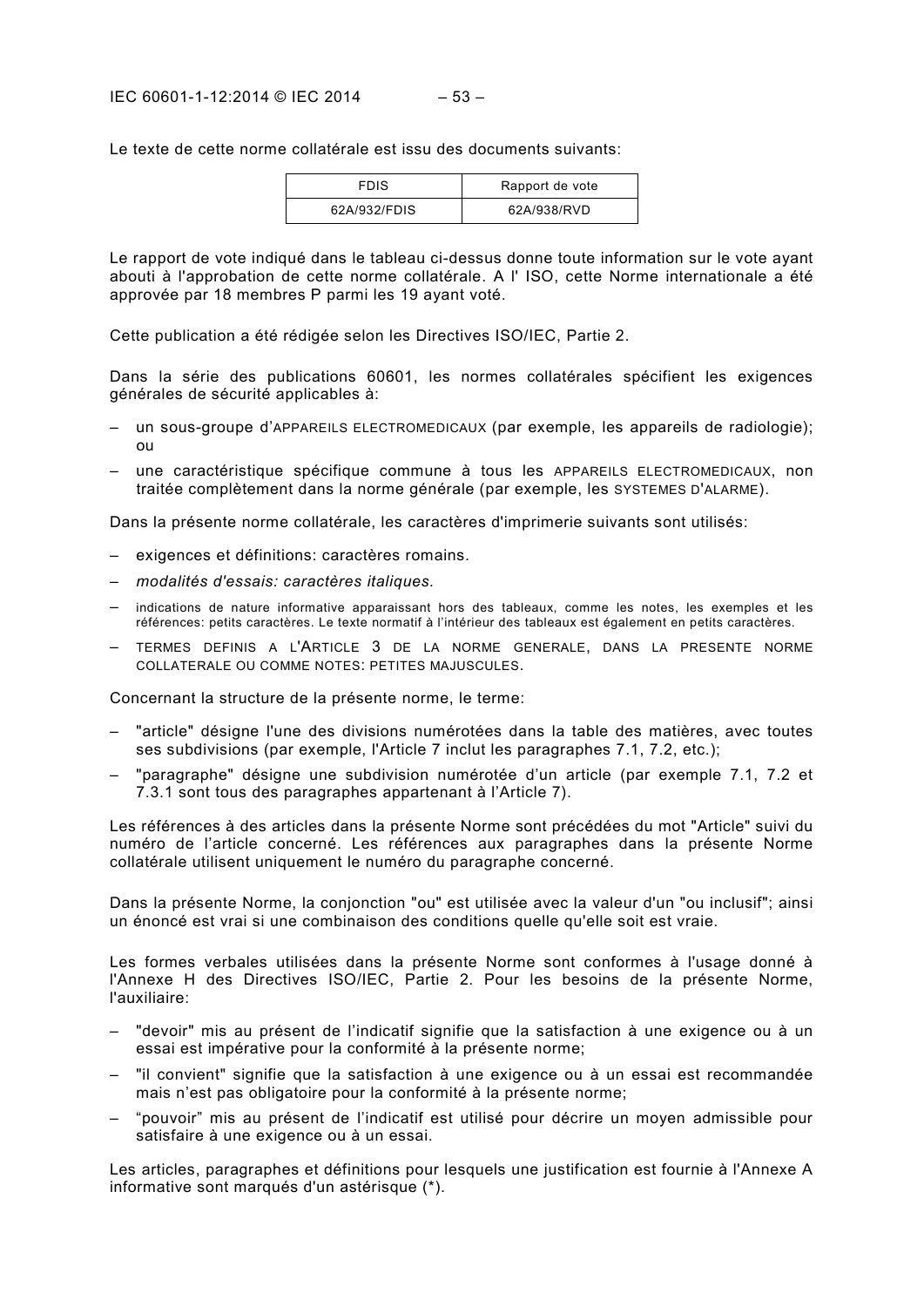Une liste de toutes les parties de la série IEC 60601, publiées sous le titre général: *Appareils électromédicaux,* peut être consultée sur le site web de l'IEC.

Le comité a décidé que le contenu de cette publication ne sera pas modifié avant la date de stabilité indiquée sur le site web de l'IEC sous "http://webstore.iec.ch" dans les données relatives à la publication recherchée. A cette date, la publication sera

- reconduite,
- supprimée,
- remplacée par une édition révisée, ou
- amendée.

NOTE L'attention des Organismes Membres et des Comités Nationaux est attirée sur le fait que les fabricants d'appareils et les organismes d'essai peuvent avoir besoin d'une période transitoire après la publication d'une nouvelle publication ISO ou IEC, ou d'une publication amendée ou révisée, pour fabriquer des produits conformes aux nouvelles exigences et pour adapter leurs équipements aux nouveaux essais ou aux essais révisés. Le comité recommande que le contenu de cette publication soit entériné au niveau national au plus tôt 3 ans après la date de publication.

**IMPORTANT – Le logo "colour inside" qui se trouve sur la page de couverture de cette publication indique qu'elle contient des couleurs qui sont considérées comme utiles à une bonne compréhension de son contenu. Les utilisateurs devraient, par conséquent, imprimer cette publication en utilisant une imprimante couleur.**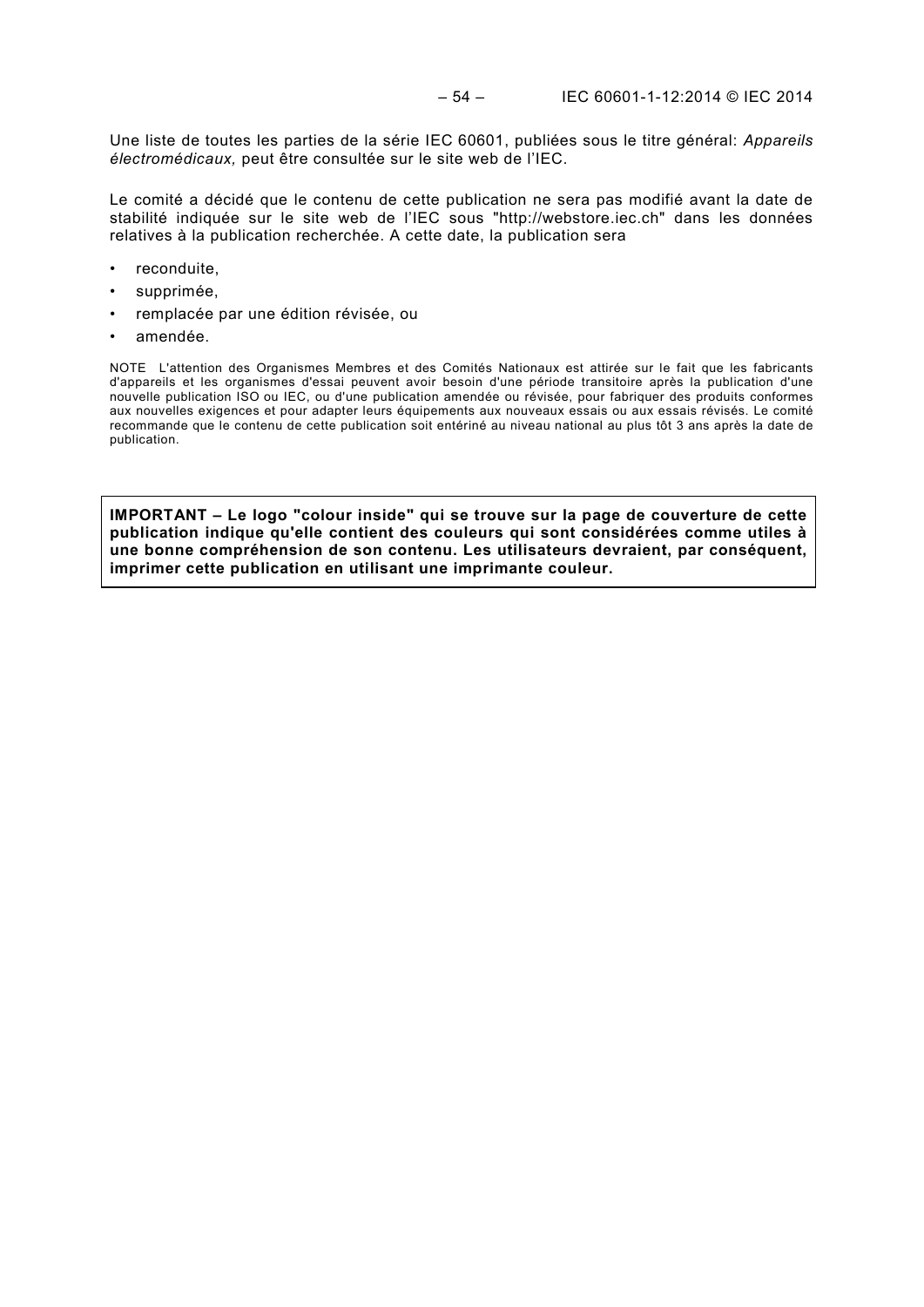## INTRODUCTION

<span id="page-15-0"></span>La pratique médicale utilise de plus en plus des APPAREILS ELECTROMEDICAUX et des SYSTEMES ELECTROMEDICAUX pour la surveillance, le traitement ou le diagnostic des PATIENTS dans l'ENVIRONNEMENT DES SERVICES MEDICAUX D'URGENCE (voir 3.1). La sécurité des APPAREILS ELECTROMEDICAUX dans cet environnement particulièrement difficile et non contrôlé, est source de préoccupation.

La présente norme collatérale a été élaborée grâce aux contributions de médecins cliniciens, d'ingénieurs et d'autorités de tutelle. La terminologie, les exigences, les recommandations générales et les lignes directrices contenues dans la présente norme collatérale ont pour objectif d'être utiles aux FABRICANTS D'APPAREILS ELECTROMEDICAUX et de SYSTEMES ELECTROMEDICAUX et aux comités techniques responsables de l'élaboration des normes particulières.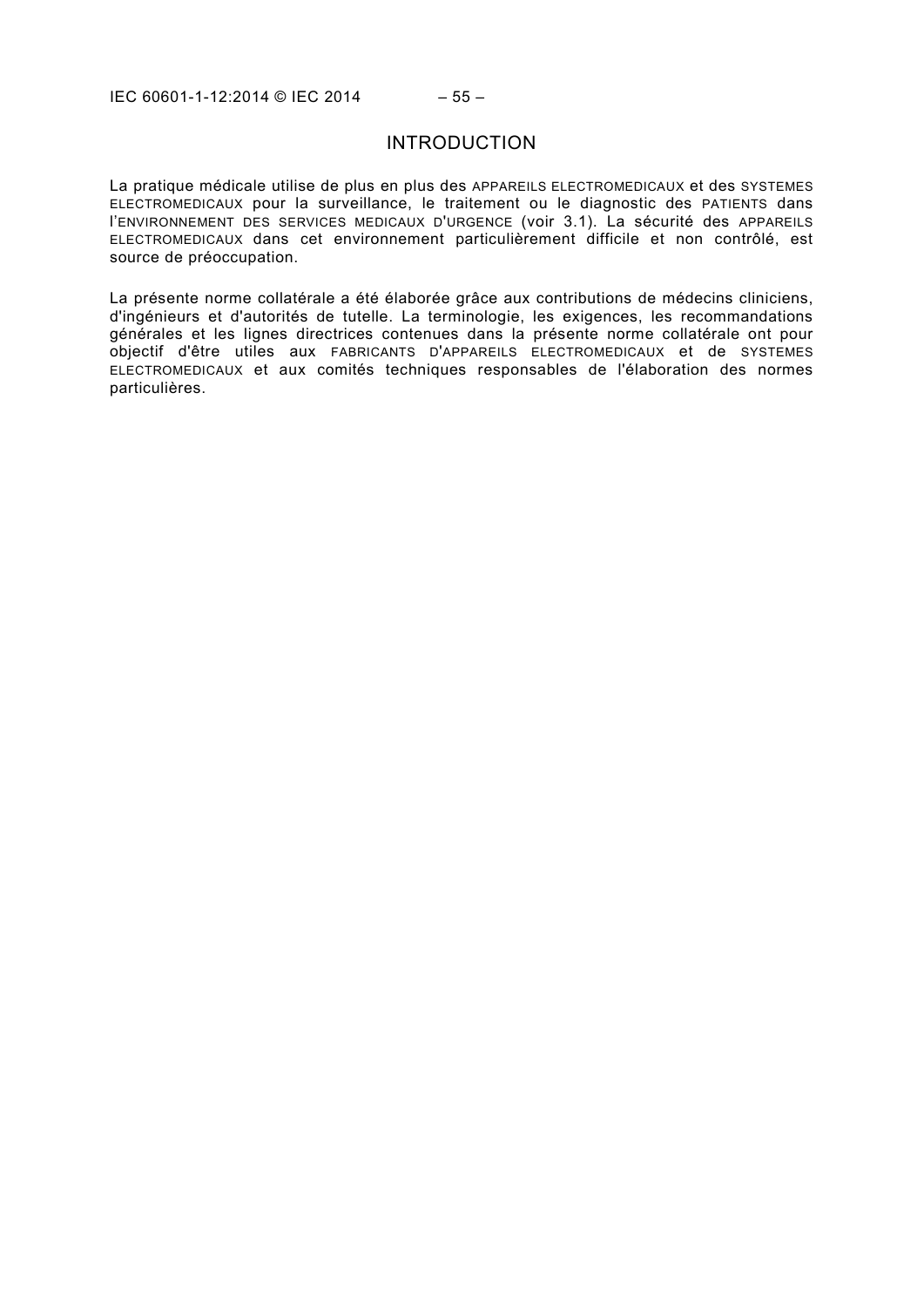# **APPAREILS ÉLECTROMÉDICAUX –**

# **Partie 1-12: Exigences générales pour la sécurité de base et les performances essentielles – Norme collatérale: Exigences pour les appareils électromédicaux et les systèmes électromédicaux destinés à être utilisés dans l'environnement des services médicaux d'urgence**

## <span id="page-16-0"></span>**1 Domaine d'application, objet et normes connexes**

#### <span id="page-16-1"></span>**1.1 \* Domaine d'application**

La présente Norme internationale s'applique à la SECURITE DE BASE et aux PERFORMANCES ESSENTIELLES des APPAREILS ELECTROMEDICAUX et des SYSTEMES ELECTROMEDICAUX, désignés ci-après par APPAREILS EM et SYSTEMES EM, destinés, comme indiqué dans les instructions d'utilisation, par leur FABRICANT à être utilisés dans l'ENVIRONNEMENT SMU (ENVIRONNEMENT DES SERVICES MEDICAUX D'URGENCE), comme défini en 3.1.

NOTE 1 Pour les besoins de la présente norme, l'intention du FABRICANT est indiquée dans les instructions d'utilisation. Il est nécessaire que l'ORGANISME RESPONSABLE et l'OPERATEUR aient conscience que toute autre utilisation autre que l'UTILISATION PREVUE par le FABRICANT peut entraîner une SITUATION DANGEREUSE pour le PATIENT.

L'ENVIRONNEMENT SMU comprend

- la réaction à une situation d'urgence et prestation d'un maintien de la vie sur les lieux d'une intervention d'urgence à un PATIENT réputé blessé ou malade dans un contexte préhospitalier, le transport du PATIENT vers un établissement de soins professionnel approprié en vue d'un soin supplémentaire, et ce, tout en poursuivant les soins de maintien de la vie.
- la prestation de services de surveillance, de traitement ou de diagnostic pendant le transport entre des établissements de soins professionnels.

La présente Norme internationale ne s'applique pas aux APPAREILS EM et aux SYSTEMES EM destinés uniquement à une utilisation dans l'ENVIRONNEMENT DES SOINS A DOMICILE couvert par l'IEC 0601-1-11 ou uniquement à une utilisation dans les établissements de soins professionnels couverts par l'IEC 60601-1 sans les ajouts de l'IEC 60601-1-11 ou de la présente norme collatérale. Les APPAREILS EM et les SYSTEMES EM ne sont souvent pas uniquement destinés à un seul environnement. Ces APPAREILS EM ou ces SYSTEMES EM peuvent être destinés à de multiples environnements d'utilisation, et s'ils sont prévus pour une utilisation dans l'ENVIRONNEMENT SMU, ces appareils ou ces systèmes sont couverts par le domaine d'application de la présente norme.

EXEMPLE APPAREILS EM ou SYSTEMES EM destinés à l'ENVIRONNEMENT SMU et à l'environnement des établissements de soins professionnels.

NOTE 2 Les APPAREILS EM et les SYSTEMES EM pour l'ENVIRONNEMENT SMU peuvent être utilisés dans des emplacements où se trouvent des sources électriques non fiables et dans des conditions d'environnement extérieures.

### <span id="page-16-2"></span>**1.2 \* Objet**

L'objet de la présente norme collatérale est de fournir des exigences générales pour les APPAREILS EM et les SYSTEMES EM acheminés et utilisés sur les lieux d'une intervention en urgence, ainsi que pour leur transport, dans des situations où les conditions ambiantes sont différentes des conditions intérieures.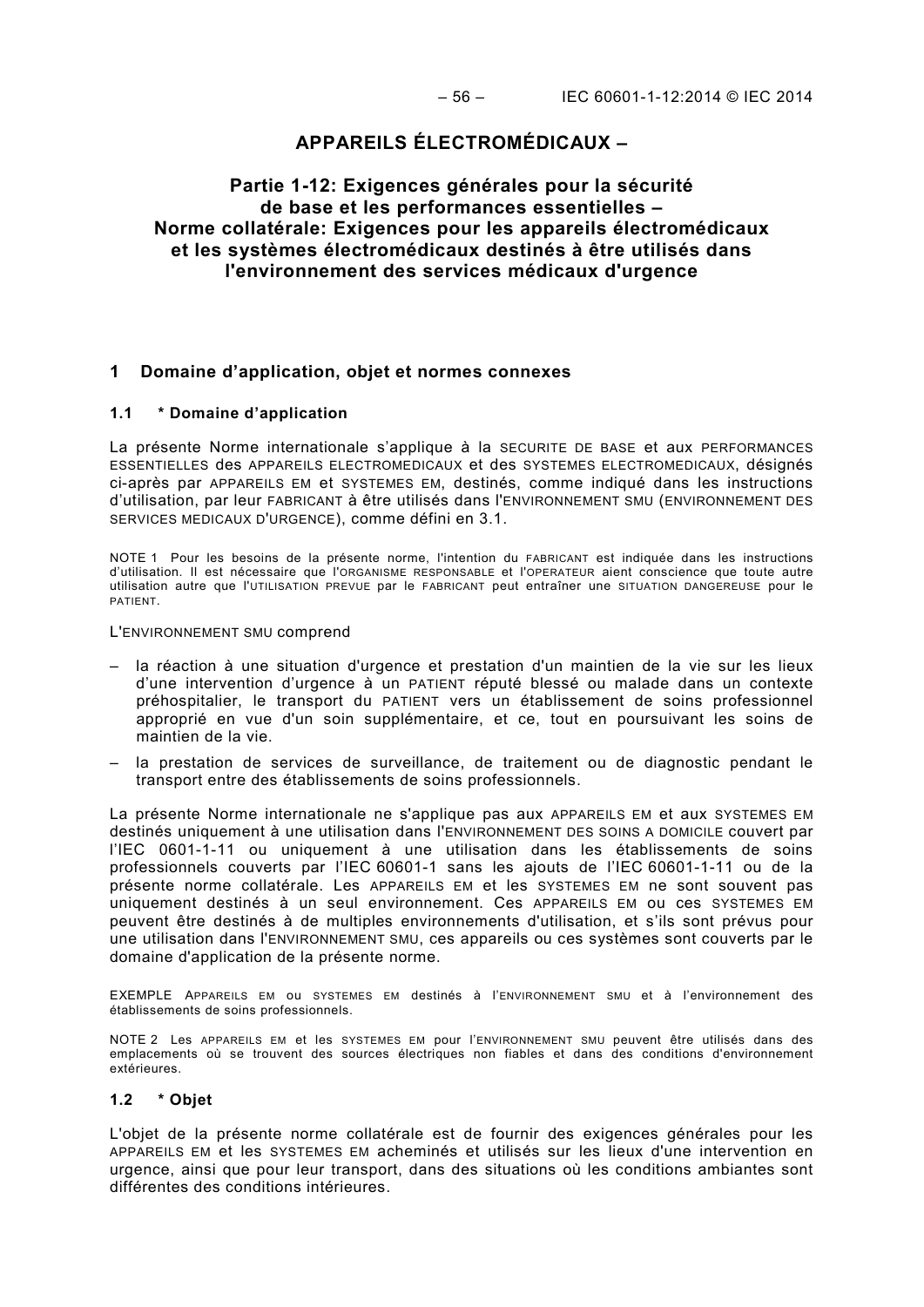La présente norme collatérale est destinée à spécifier des exigences générales qui viennent s'ajouter à celles de la norme générale et à servir de base pour les normes particulières.

## <span id="page-17-0"></span>**1.3 Normes connexes**

## <span id="page-17-1"></span>**1.3.1 IEC 60601-1**

Pour les APPAREILS EM et les SYSTEMES EM, la présente norme collatérale vient en complément de l'IEC 60601-1, désignée ci-après par norme générale.

Lorsqu'il est fait référence à l'IEC 60601-1 ou à la présente norme collatérale, soit individuellement soit en combinaison, les conventions suivantes sont utilisées:

- "la norme générale" désigne l'IEC 60601-1 seule;
- "la présente norme collatérale" désigne l'IEC 60601-1-12 seule;
- "la présente norme" désigne la combinaison de la norme générale et de la présente norme collatérale.

## <span id="page-17-2"></span>**1.3.2 Normes particulières**

Une exigence d'une norme particulière prévaut sur l'exigence correspondante de la présente norme collatérale.

## <span id="page-17-3"></span>**2 Références normatives**

—————————

Les documents suivants sont cités en référence de manière normative, en intégralité ou en partie, dans le présent document et sont indispensables pour son application. Pour les références datées, seule l'édition citée s'applique. Pour les références non datées, la dernière édition du document de référence s'applique (y compris les éventuels amendements.

NOTE 1 La manière dont ces documents de référence sont cités dans les exigences normatives détermine dans quelle mesure elles s'appliquent (en totalité ou en partie).

NOTE 2 Une liste de références informatives est donnée dans la bibliographie en page 98.

IEC 60068-2-27:2008, *Essais d'environnement – Partie 2-27: Essais – Essai Ea et guide: Chocs*

IEC 60068-2-31:2008, *Essais d'environnement – Partie 2-31: Essais – Essai Ec: Choc lié à des manutentions brutales, essai destiné en premier lieu aux matériels*

IEC 60068-2-64:2008, *Essais d'environnement – Partie 2-64: Essais – Essai Fh: Vibrations aléatoires à large bande et guide*

IEC 60529:1989, *Degrés de protection procurés par les enveloppes (Code IP)* IEC 60529:1989/AMD1:1999[1](#page-17-4)

IEC 60601-1:2005, *Appareils électromédicaux – Partie 1: Exigences générales pour la sécurité de base et les performances essentielles*  IEC 60601-1:2005/AMD1:2012[2](#page-17-5)

<span id="page-17-4"></span><sup>1</sup> Il existe une édition consolidée 2.1 (2001), comprenant l'IEC 60529:1989 et son Amendement 1:1999.

<span id="page-17-5"></span><sup>2</sup> Il existe une édition consolidée 3.1 (2012), comprenant l'IEC 60601-1:2005 et son Amendement 1:2012.